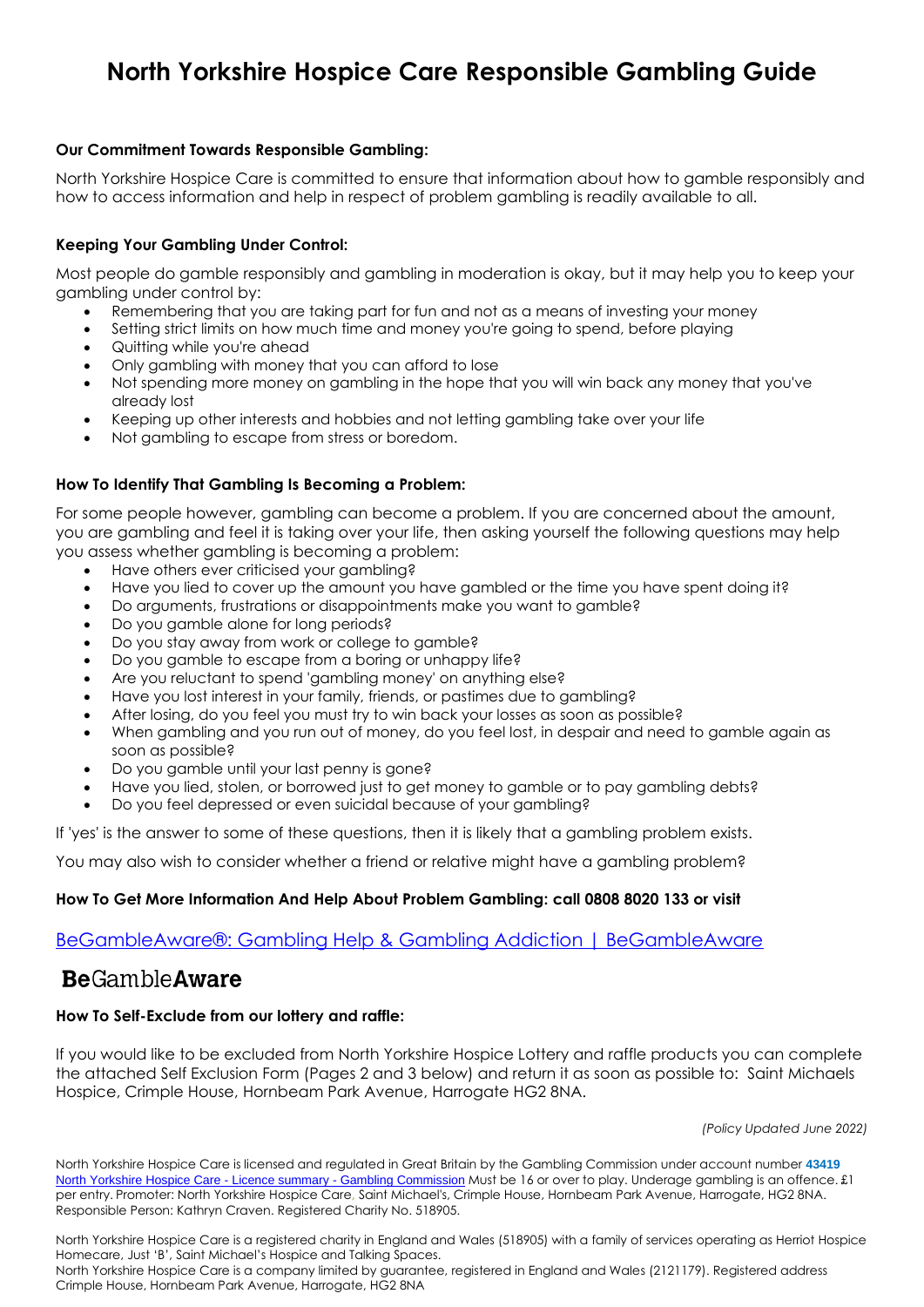# **Gambling Act 2005 - Licence Conditions and Code of Practice**

If you feel you have a problem with gambling and would like to request, we exclude you from receiving gambling related marketing material, you can simply complete and submit this form.

| <b>SELF EXCLUSION REQUEST FORM</b>                                                            |                                                                                                                                                                                                                                                                                                                                                                                                                                                                                                                                                                                                                                                                           |  |                                                                                                                                                                                                                                                                                                 |
|-----------------------------------------------------------------------------------------------|---------------------------------------------------------------------------------------------------------------------------------------------------------------------------------------------------------------------------------------------------------------------------------------------------------------------------------------------------------------------------------------------------------------------------------------------------------------------------------------------------------------------------------------------------------------------------------------------------------------------------------------------------------------------------|--|-------------------------------------------------------------------------------------------------------------------------------------------------------------------------------------------------------------------------------------------------------------------------------------------------|
| Promoter: www.com                                                                             | <b>North Yorkshire Hospice Care</b>                                                                                                                                                                                                                                                                                                                                                                                                                                                                                                                                                                                                                                       |  |                                                                                                                                                                                                                                                                                                 |
|                                                                                               |                                                                                                                                                                                                                                                                                                                                                                                                                                                                                                                                                                                                                                                                           |  |                                                                                                                                                                                                                                                                                                 |
|                                                                                               |                                                                                                                                                                                                                                                                                                                                                                                                                                                                                                                                                                                                                                                                           |  |                                                                                                                                                                                                                                                                                                 |
| <b>Customer address:</b>                                                                      |                                                                                                                                                                                                                                                                                                                                                                                                                                                                                                                                                                                                                                                                           |  |                                                                                                                                                                                                                                                                                                 |
|                                                                                               |                                                                                                                                                                                                                                                                                                                                                                                                                                                                                                                                                                                                                                                                           |  |                                                                                                                                                                                                                                                                                                 |
|                                                                                               | I have a gambling problem and therefore wish to be excluded immediately from receiving any<br>gambling related marketing material for a minimum period of:                                                                                                                                                                                                                                                                                                                                                                                                                                                                                                                |  |                                                                                                                                                                                                                                                                                                 |
|                                                                                               | 6 Months □ 1 Year □ 2 Years □ 3 Years □ 4 Years □ 5 Years □                                                                                                                                                                                                                                                                                                                                                                                                                                                                                                                                                                                                               |  |                                                                                                                                                                                                                                                                                                 |
|                                                                                               | I acknowledge that I will not be allowed to rescind my self-exclusion during this period.                                                                                                                                                                                                                                                                                                                                                                                                                                                                                                                                                                                 |  |                                                                                                                                                                                                                                                                                                 |
| $\bullet$<br>$\bullet$<br>least 6 months.<br>$\bullet$<br>$\bullet$<br>$\bullet$<br>$\bullet$ | What does self-exclusion mean for you?<br>You cannot get out of self-exclusion until the end of your chosen exclusion period.<br>On request your self-exclusion period can be extended for one or more further periods of at<br>years, unless you take positive action to gamble again.<br>a restart gambling form from the supporter care team on 01423 878628.<br>completed form is your formal authority to cease the self-exclusion agreement.<br>You will have a one-day cooling off period after we receive your restart gambling form.<br>We will not send you any gambling related marketing materials, unless and until you<br>specifically request us to do so. |  | At the end of your chosen period, your self-exclusion remains in place for a minimum of seven<br>If you want to end your self-exclusion during the seven-year follow-up period, you must request<br>You must send your completed restart gambling form back by post to the address below - this |

North Yorkshire Hospice Care is licensed and regulated in Great Britain by the Gambling Commission under account number **43419** [North](https://m365.eu.vadesecure.com/safeproxy/v4?f=F9jZ33XgMg6AcnGy3-JwLHyivfi4xphoAbRC0VSdeRZpmVH2YrRI4Btr7hIKA3ECma8KavD0rCZuuZCr_lQL6g&i=2ZKL3E6dxzKx1yiac4uaTxWrMpiOYG1uhFKoHERc2yZSG9EuKFFB0D8WekxJmol4LXaEQeF3iHZbbLcy4dOjUg&k=wbuP&r=UJ96_v9Tn25Jil2bb5MgP803oTaPiIYKo5AT3lEe8fLcc6oBrX4jbODlCaj4Uv0x8chck2aJgfOgsTjoQeCqHA&s=d9e4f1666418cf3d2eb0df807c4b788c3a1827c6b938f0e222506612bcc70f1c&u=https%3A%2F%2Fwww.gamblingcommission.gov.uk%2Fpublic-register%2Fbusiness%2Fdetail%2F43419)  [Yorkshire Hospice Care -](https://m365.eu.vadesecure.com/safeproxy/v4?f=F9jZ33XgMg6AcnGy3-JwLHyivfi4xphoAbRC0VSdeRZpmVH2YrRI4Btr7hIKA3ECma8KavD0rCZuuZCr_lQL6g&i=2ZKL3E6dxzKx1yiac4uaTxWrMpiOYG1uhFKoHERc2yZSG9EuKFFB0D8WekxJmol4LXaEQeF3iHZbbLcy4dOjUg&k=wbuP&r=UJ96_v9Tn25Jil2bb5MgP803oTaPiIYKo5AT3lEe8fLcc6oBrX4jbODlCaj4Uv0x8chck2aJgfOgsTjoQeCqHA&s=d9e4f1666418cf3d2eb0df807c4b788c3a1827c6b938f0e222506612bcc70f1c&u=https%3A%2F%2Fwww.gamblingcommission.gov.uk%2Fpublic-register%2Fbusiness%2Fdetail%2F43419) Licence summary - Gambling Commission Must be 16 or over to play. Underage gambling is an offence. £1 per entry. Promoter: North Yorkshire Hospice Care**,** Saint Michael's, Crimple House, Hornbeam Park Avenue, Harrogate, HG2 8NA. Responsible Person: Kathryn Craven. Registered Charity No. 518905.

North Yorkshire Hospice Care is a registered charity in England and Wales (518905) with a family of services operating as Herriot Hospice Homecare, Just 'B', Saint Michael's Hospice and Talking Spaces.

North Yorkshire Hospice Care is a company limited by guarantee, registered in England and Wales (2121179). Registered address Crimple House, Hornbeam Park Avenue, Harrogate, HG2 8NA